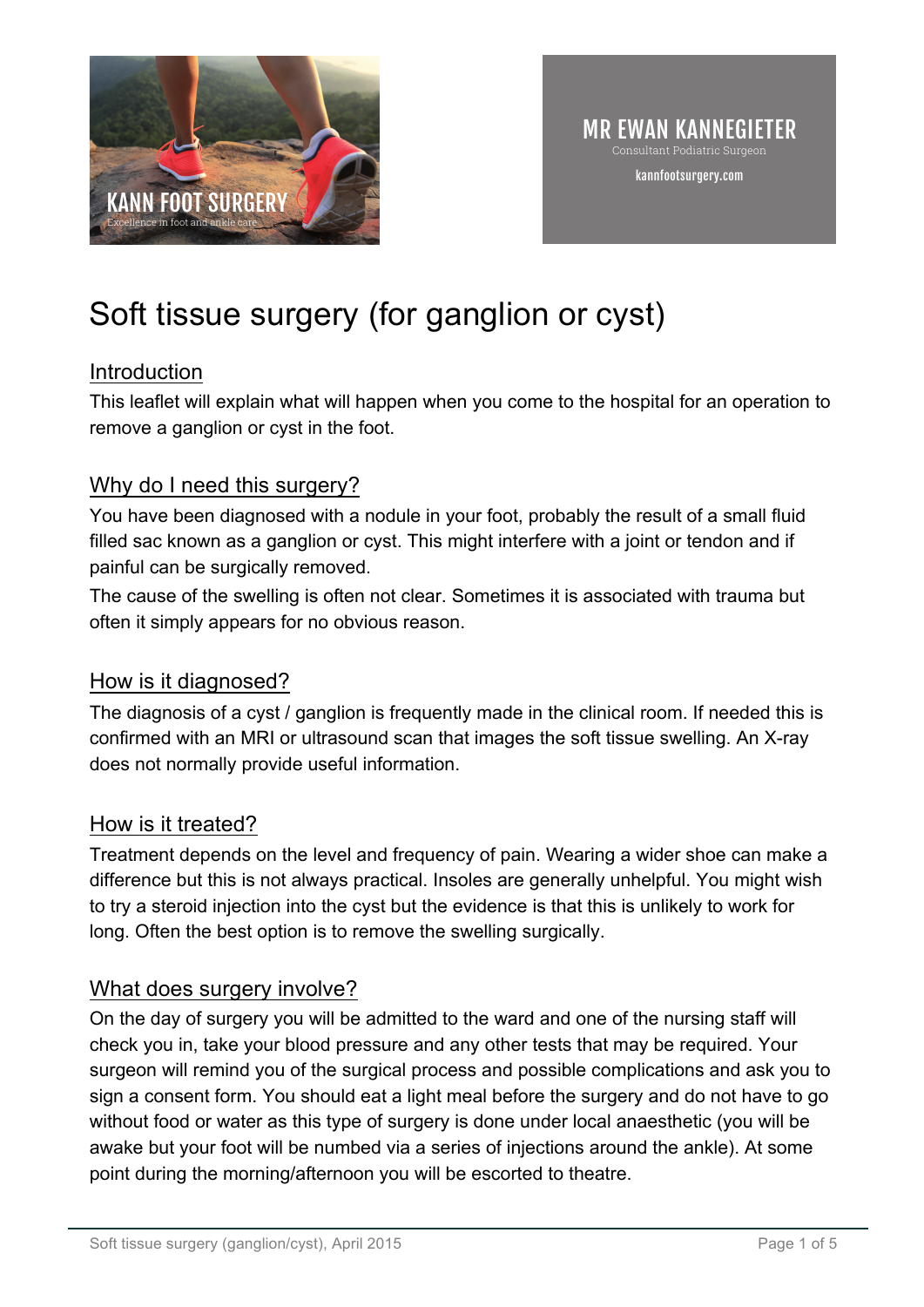Usually the ganglion is carefully excised from the surrounding tissue via a relatively small incision. Sometimes, there is an underlying bony prominence which may need to be removed and your surgeon will have discussed this with you. The operation usually takes about 30-45 minutes. The removed piece of tissue is sent to a laboratory for testing – this is standard practice.

After surgery you will be transferred to the ward. The nurses will advise you on postoperative medication and one of the team will see you to answer any questions and discharge you from hospital.

You should not drive after foot surgery and should be accompanied home by a responsible adult.

You will be advised of your follow up appointment date, either on the day or by letter in the post.

#### How will I feel afterwards?

Although long-acting local anaesthetic, administered during the procedure, should control most of the pain for about 8 to 10 hours, you can expect some pain or discomfort after the operation. Painkillers will be discussed with you prior to your operation and you should bring these with you on the day of surgery.

#### Recovering from surgery

#### The first 2 days

Restrict your activity to going to the toilet only. You will be able to stand and take weight on your heel only. Bend your knee and ankle periodically to stimulate circulation. Most people are able to stop taking any painkillers after 48 hours. Do not leave the house, drive or get the foot wet.

#### 2-7 days

You should aim to be moving around for 20 minutes in the hour resting with your foot elevated for the remaining 40 minutes. You should be able to walk with your foot flat on the ground. Do not go out of the house, drive or get your foot wet.

#### At 7 days

Your foot will be checked in the outpatients clinic and your dressings will be changed. Your surgeon will advise you about activity levels. Stay in your house, do not drive and keep the foot dry. Keep your post-operative boot on.

#### At 14 days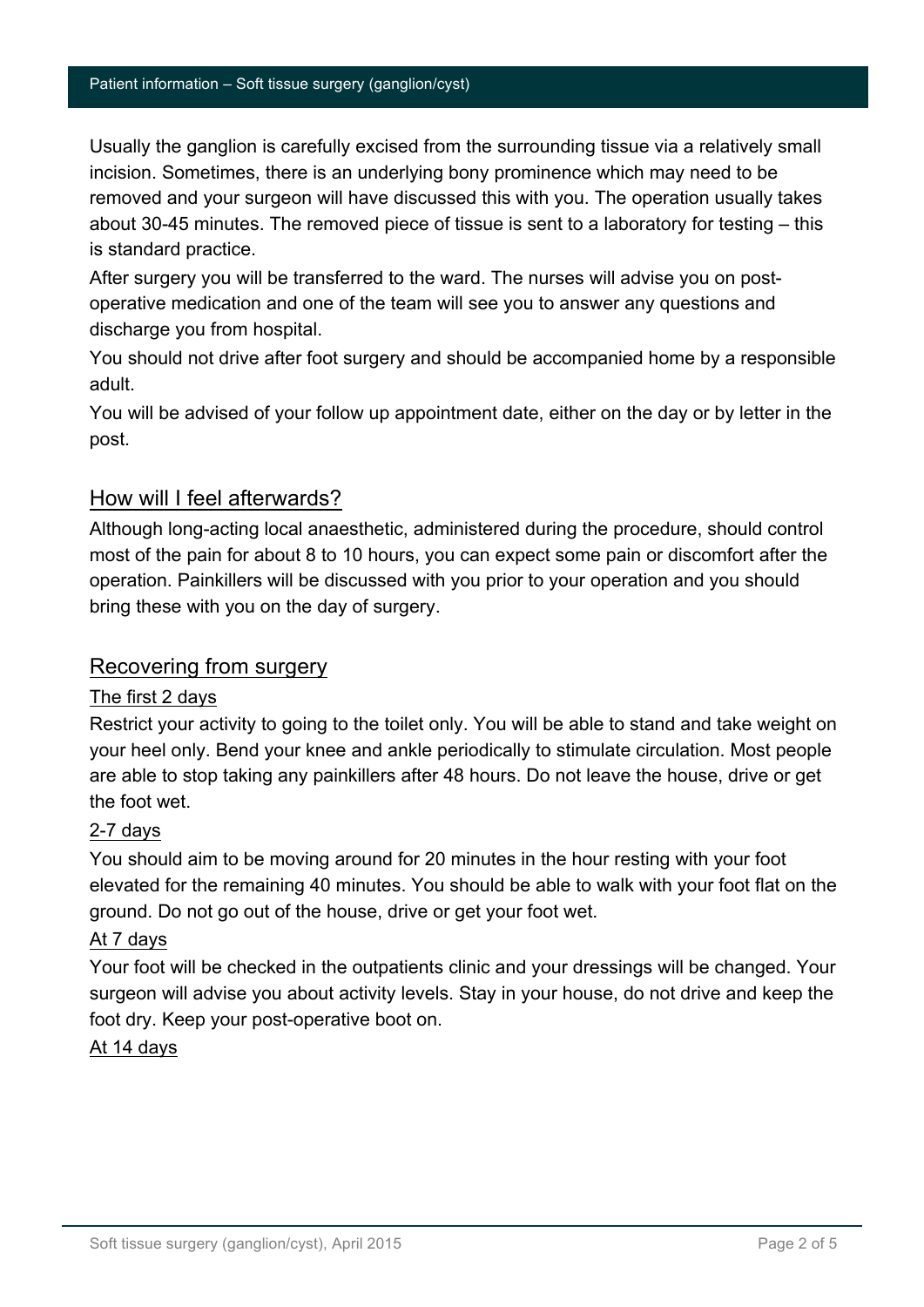#### Patient information – Soft tissue surgery (ganglion/cyst)

At the second post-operative appointment you will probably have the stitches removed. This is normally painless. You will be advised on gradually increasing your activity. As soon as you are able, start wearing your widest shoes. You may bathe and wash normally and apply moisturising cream to the scar line. If you think you are not fit to drive at this stage, don't! You can apply ice compresses to the foot several times each day to reduce any swelling.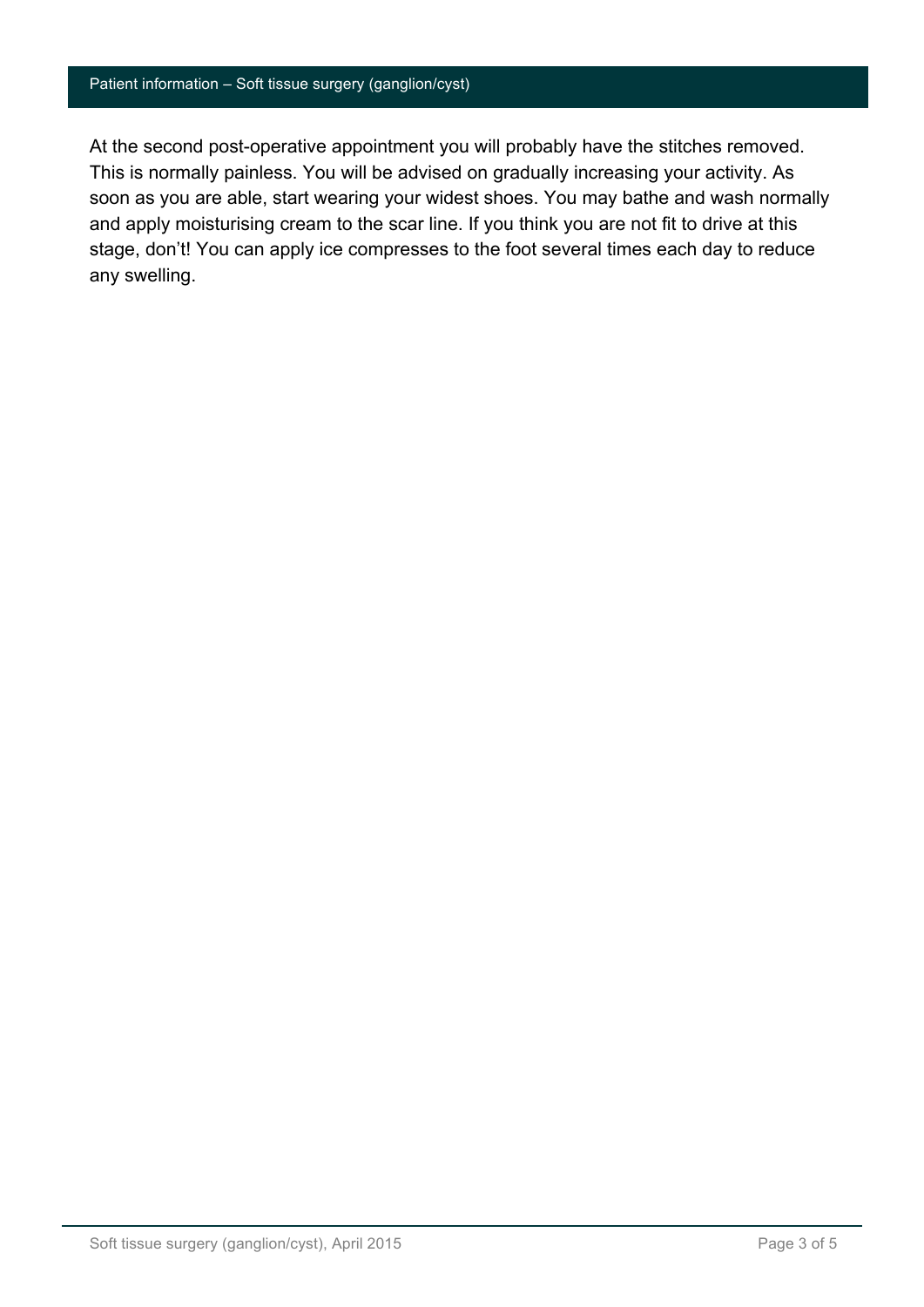#### What are the possible risks and complications?

The successful outcome of any operation cannot be guaranteed. The following information outlines the more common complications relating to foot surgery in general and more specifically to the type of operation that you are having.

#### General complications of foot surgery

- − Pain. There will be post-operative pain. For most people the pain passes after 24-48 hours and is tolerable with regular painkillers (following dosage recommendations).
- − Swelling. This is a normal outcome of any operation. The extent of post-operative swelling varies and cannot be predicted. In some people the swelling reduces within a matter of weeks and in others could take many months. Application of an ice pack greatly reduces the swelling.
- − Infection. There is a small risk of infection with all surgery. This would be treated with relevant antibiotics. Look out for redness and discharge from the wound.
- − Deep Vein Thrombosis. Also known as Venous Thromboembolism (VTE), this is a rare complication of foot surgery under local anaesthetic. The risk increases if you are having a general anaesthetic. There is also an increased risk if you take the contraceptive pill, HRT or smoke. Immobilising the leg in a cast also increases the risk of a DVT. If you have had a DVT in the past, please tell your surgeon. If you do have certain risk factors you will have an injection to thin your blood on the day of surgery. This might need to be repeated for up to 7 days following surgery.
- − Complex Regional Pain Syndrome (CRPS). This is a rare but difficult complication. This is an abnormal response of the nervous system to surgery but can happen after simple trauma. This can lead to a variety of painful sensations in the foot, which require medical and pain relieving techniques.
- − Scarring: As a result of your surgery you will have a scar on your foot. To begin with the scar will be raised, red and sensitive but with time it will usually settle.

#### Specific complications of ganglion/cyst surgery

- − In a small percentage of patients, the operation is unsuccessful and the outcome can be painful.
- − Increased swelling and pain are more likely to occur if you are too active in the postoperative period.
- − Recurrence of the ganglion/cyst is a recognised problem.
- − There may be some numbness around the surgical site.
- − Your foot may develop scar tissue, which in some people can cause a bruise-like discomfort around the operation site and this may last for months.
- − There may some damage to other tissues of the foot when removing the soft tissue swelling. Any damage is usually temporary